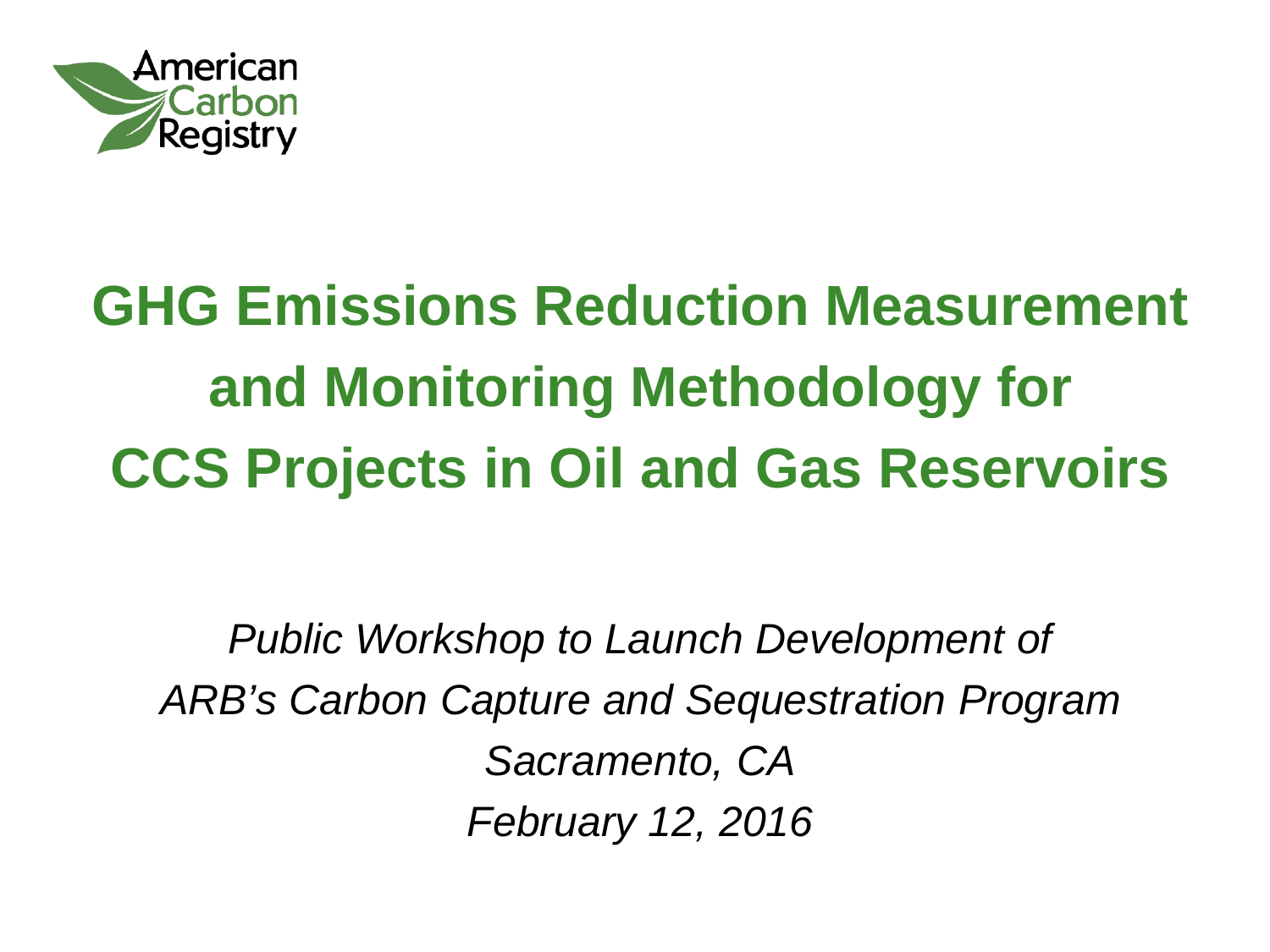

- Founded in 1996 as the first private voluntary GHG registry in the U.S.
	- 54+ million tons of  $CO<sub>2</sub>$ -e emissions reductions issued
- Registry roles:
	- Develop and approve carbon offset accounting standards & methodologies / protocols
	- Oversee independent verification by accredited validation/verification bodies
	- Review and register GHG emissions reduction projects, including issuance of serialized offsets
- Approved in December 2012 as California Offset Project Registry & Early Action Offset Program
	- Supports CARB's implementation of the Cap-and-Trade Offset Program





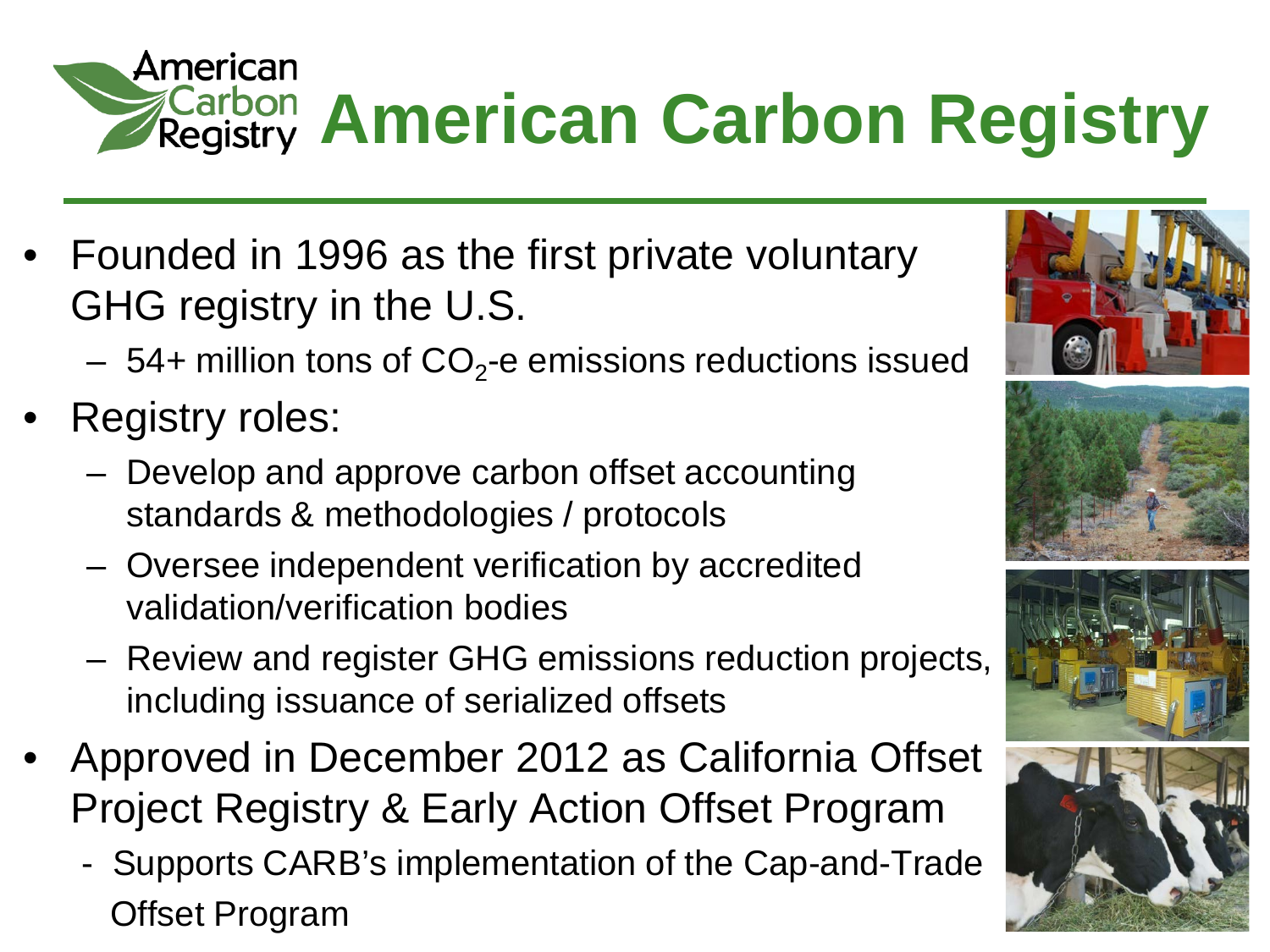

# **Foundational work on CCS**

#### • **USDOE Regional Carbon Sequestration Partnerships**

- Exploring geologic and terrestrial carbon sequestration opportunities in 7 regional partnerships
- Winrock led terrestrial work in WESTCARB and SECARB
- Geologic characterization,  $CO<sub>2</sub>$  source and sink mapping, assessment of capture technologies, cost assessment, injection field tests and pilots, public outreach and education
- Data inputs to the National Carbon [Sequestration Database and](http://www.netl.doe.gov/technologies/carbon_seq/natcarb/index.html)  [Geographic Information System](http://www.netl.doe.gov/technologies/carbon_seq/natcarb/index.html)  [\(NATCARB\)](http://www.netl.doe.gov/technologies/carbon_seq/natcarb/index.html)



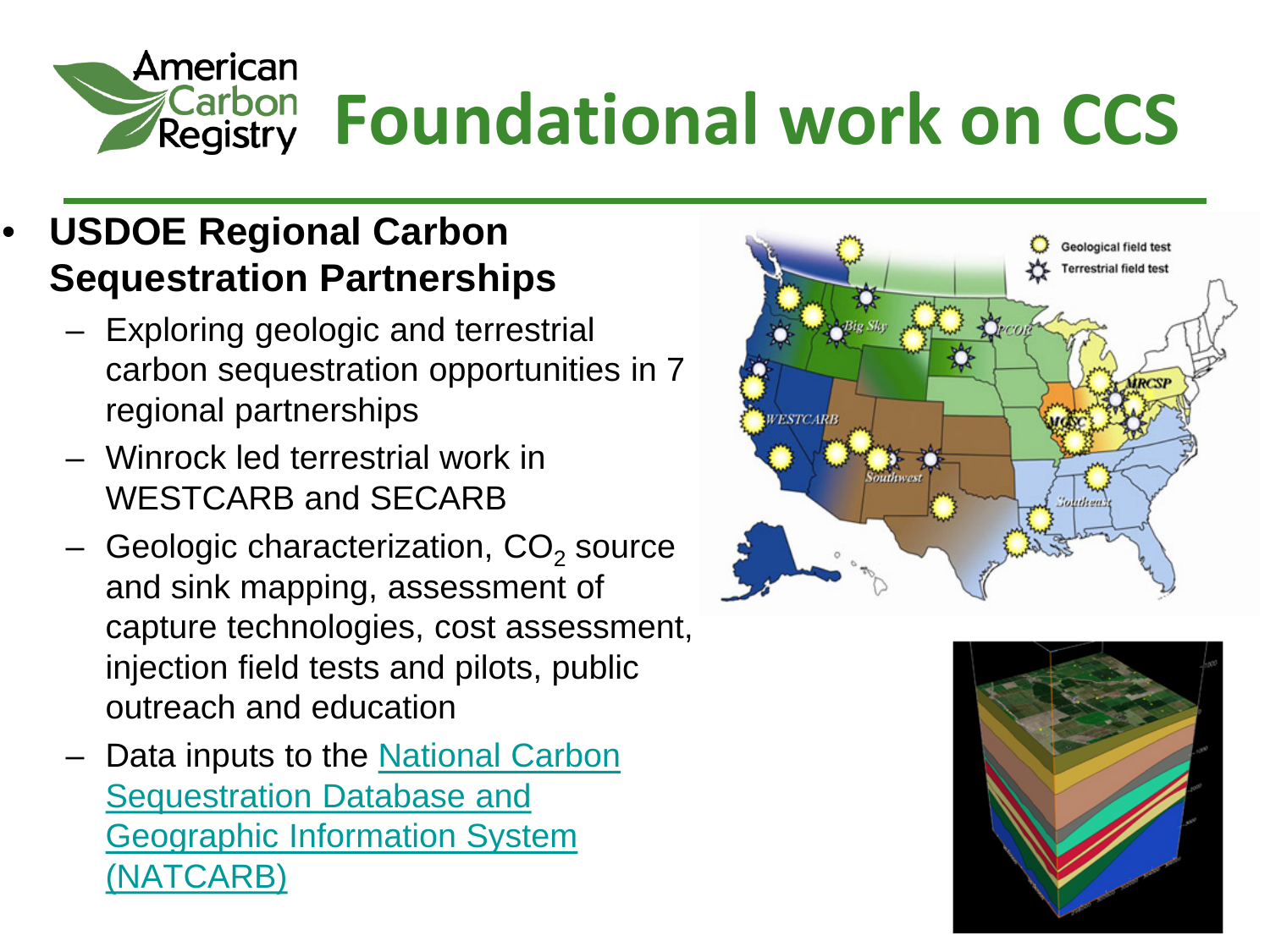

#### **Foundational work on CCS**

- ACR methodology builds on the Pew Center GHG accounting framework for Carbon Capture & Storage Projects, published in 2012
	- 25 workgroup participants, including Winrock/ACR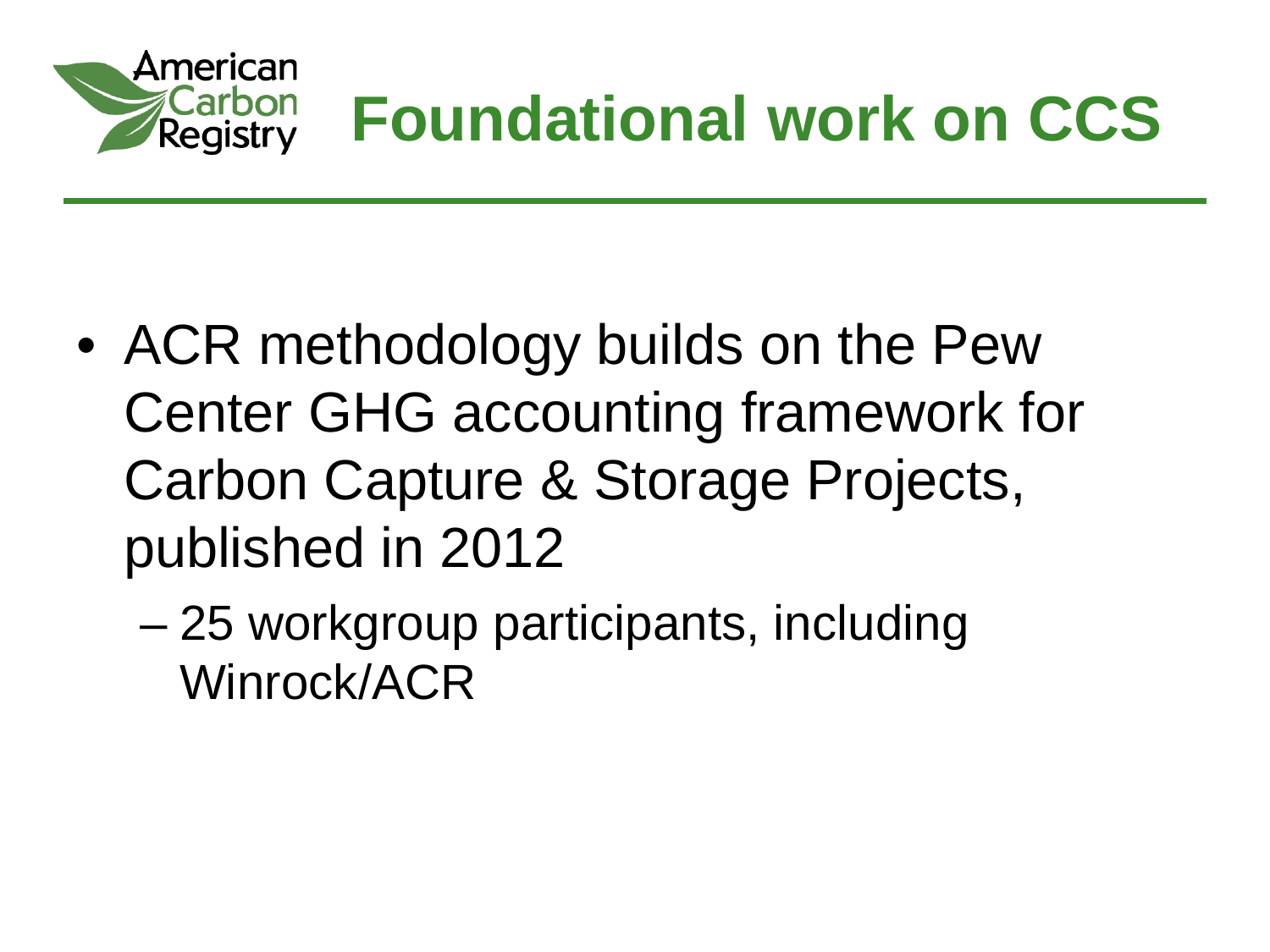

#### **Key Elements of Methodology**

- Accounting: Baseline, Boundary, Data **Collection** *Based on Pew Center work*
- Ownership of Emissions Reductions
- **Project Eligibility**
- Monitoring, Reporting & Verification (MRV) Plan
- CO2 Leakage Issues
- **Mitigation of Releases**

*Developed for ACR methodology*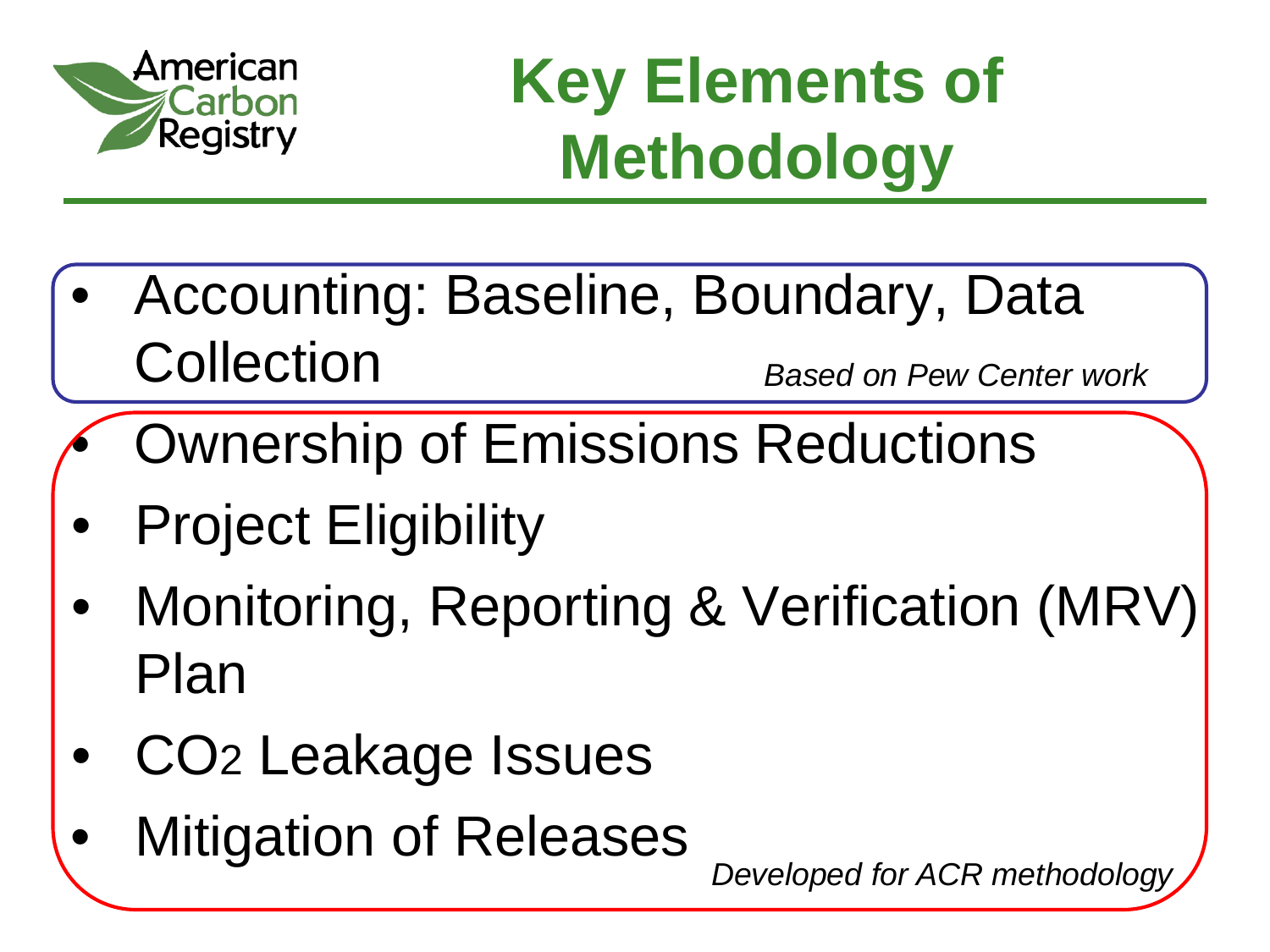

#### **Eligibility/Boundary**

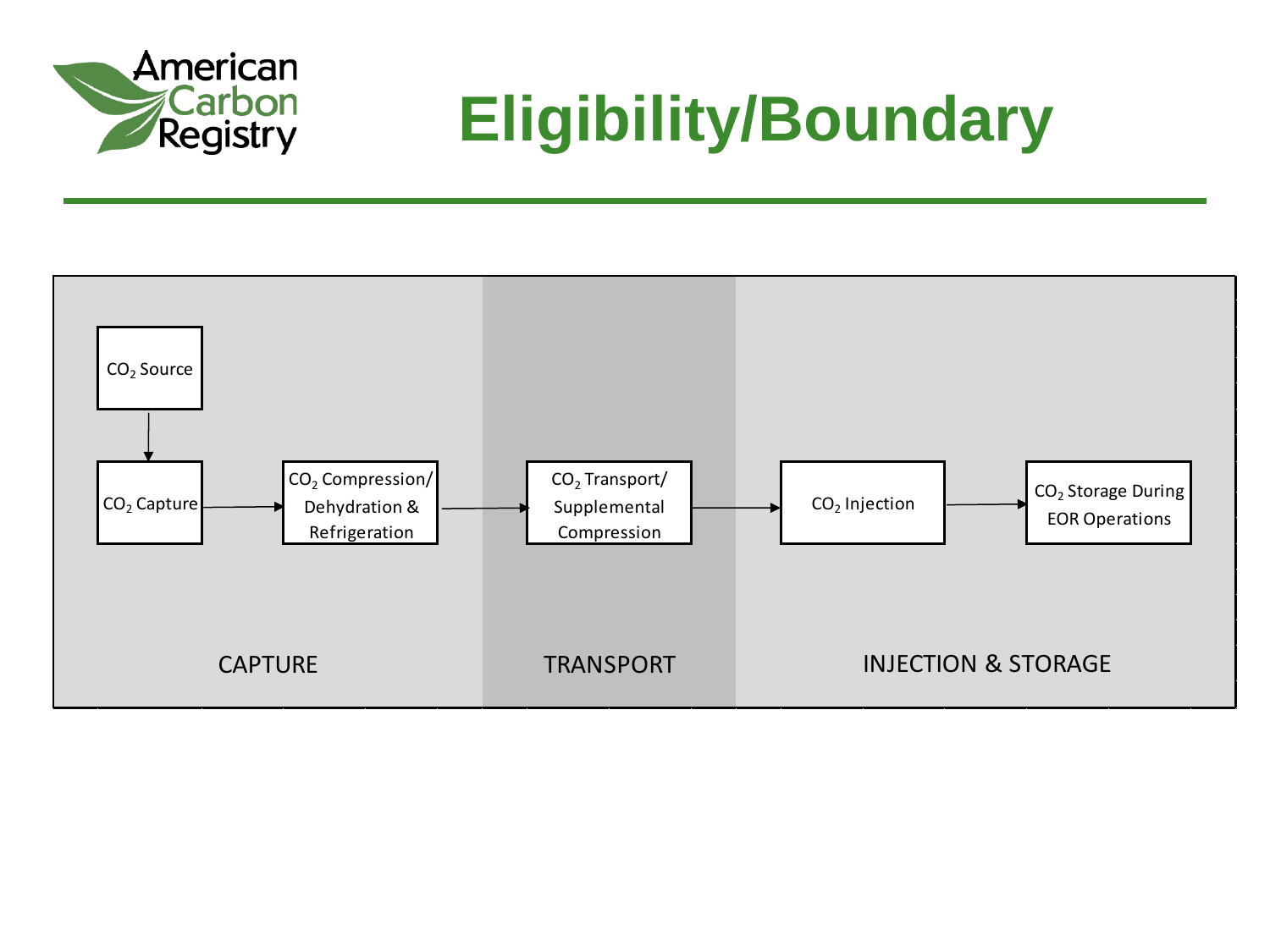

## **Eligibility (contd.)**

- Example Sources include:
	- Power Plants (pre-combustion, post combustion, or oxy-fired technologies)
	- Industrial facilities (petroleum refineries, gas plants, ethanol production, cement plants)
	- Polygeneration facilities (produce electricity and one or more commercial grade by-products)
	- Direct Air Capture (DAC) facilities
- Transport of  $CO<sub>2</sub>$ 
	- Pipeline
	- Barge, rail, or truck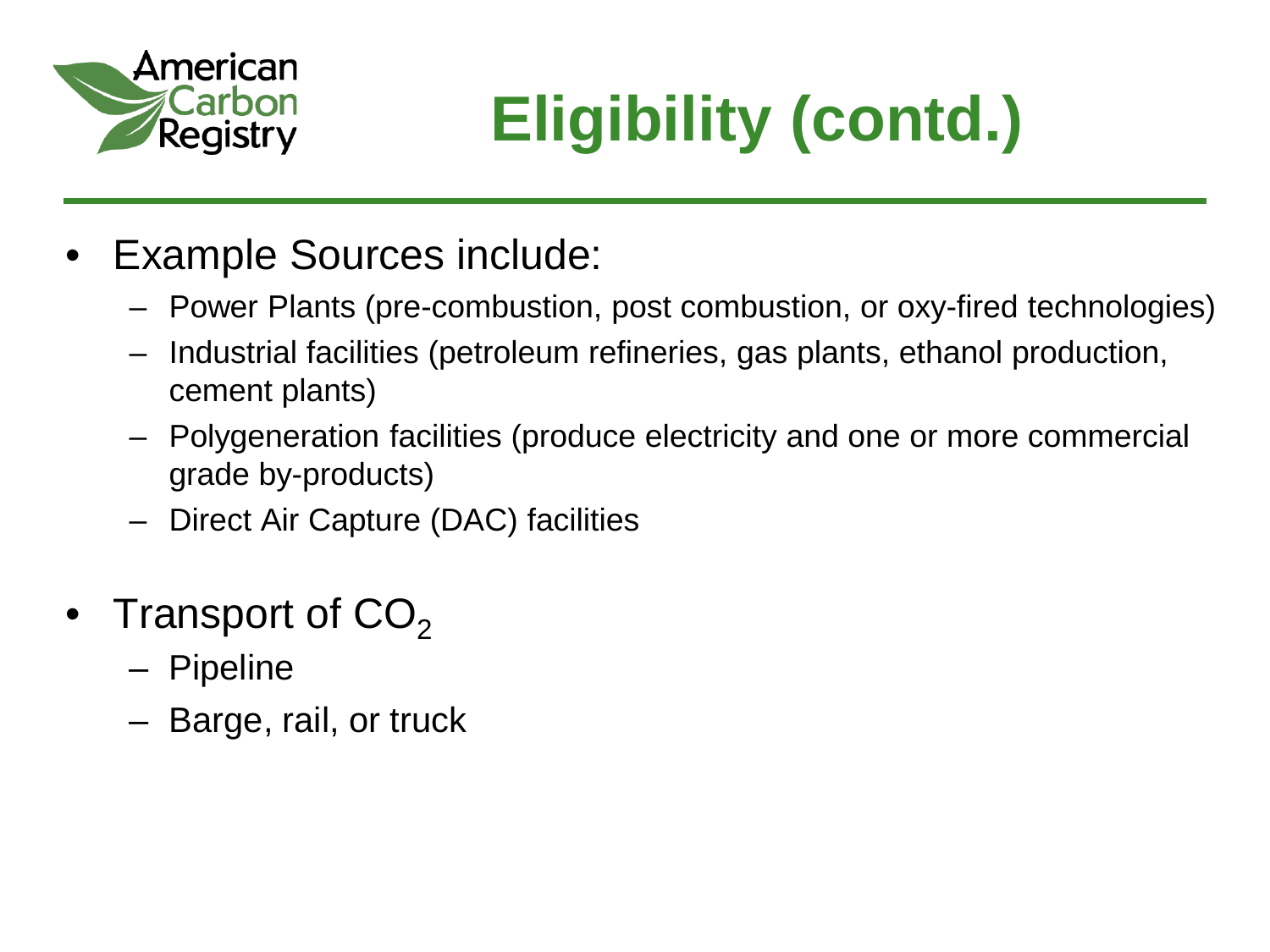

## **Eligibility (contd.)**

- Injection in enhanced oil recovery (EOR) projects
	- to enhance production from hydrocarbon producing reservoirs that have previously produced or are currently producing

or

- to produce from reservoirs that have not produced hydrocarbons but have a potential for hydrocarbon recovery through  $CO<sub>2</sub>$  injection in the reservoir
- Current methodology does not apply to  $CO<sub>2</sub>$  injection in saline aquifers, but could be modified to include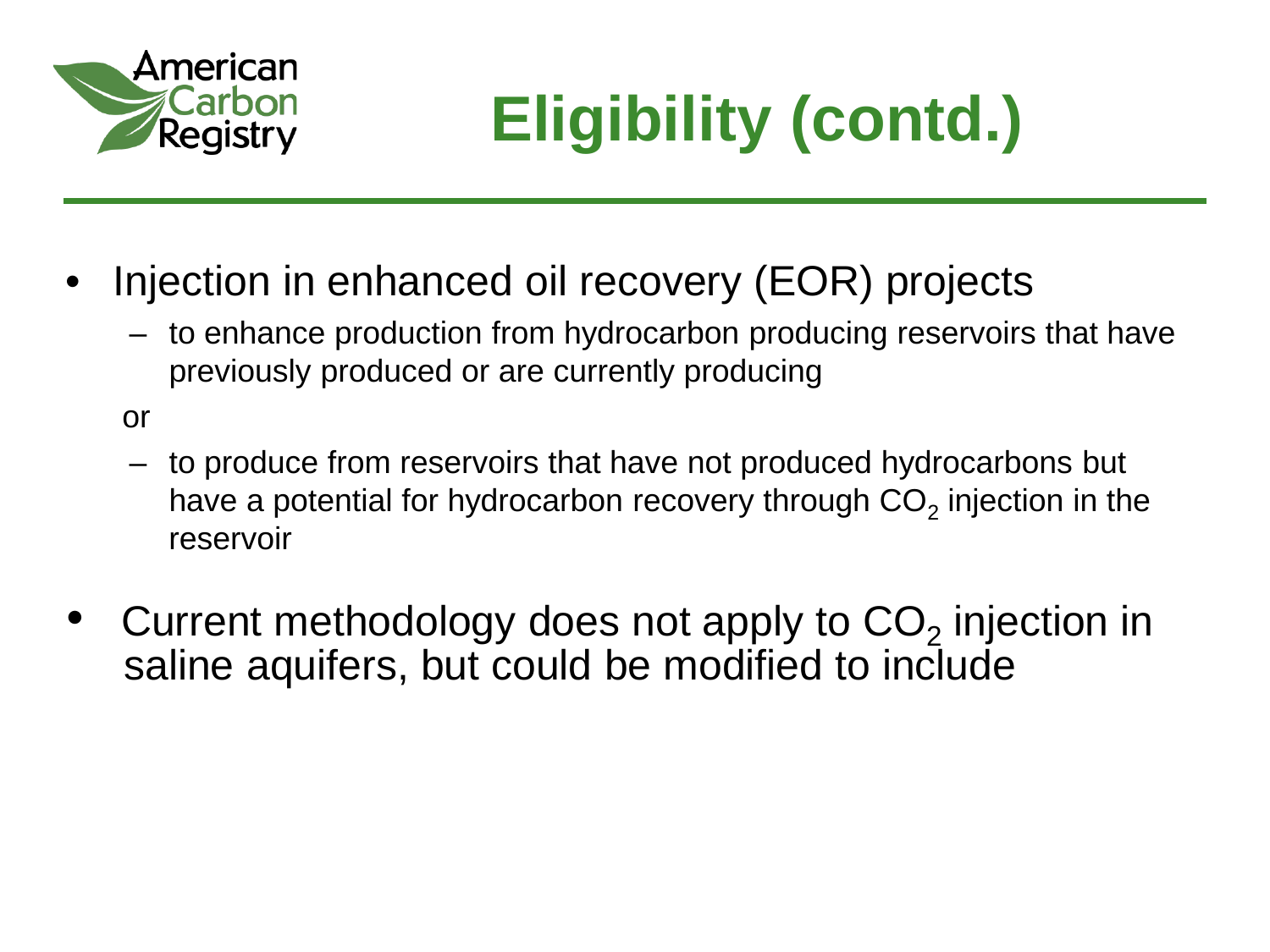

#### **Monitoring, Reporting, and Verification (MRV) Plan**

- Projects to include a MRV plan to assure no leakage of injected  $CO<sub>2</sub>$  in oil and gas reservoir
- MRV plan is site-specific
- MRV plan must be developed by  $CO<sub>2</sub>$ -EOR expert and is subject to validation/verification signoff by sector expert Professional Engineer or Professional Geologist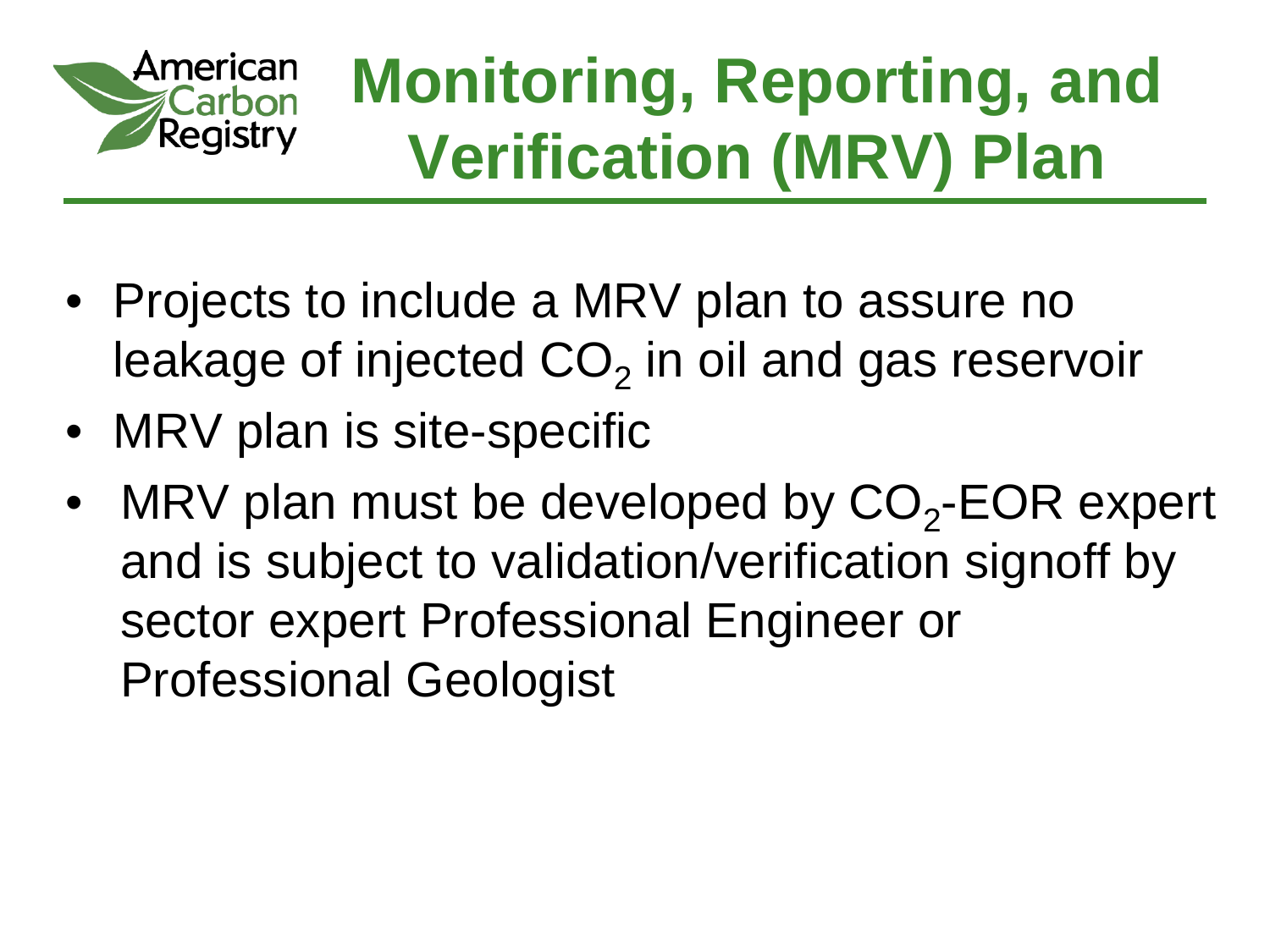

## **Quantification Methodology**

- Calculation procedures
	- Baseline emissions (projection-based or intensity-based)
	- Project emissions (capture, transport, and storage segments)
	- Project emission sources include stationary combustion, vented and fugitive, electricity and steam usage
	- GHG gases include  $CO<sub>2</sub>$ , CH<sub>4</sub>, and N<sub>2</sub>O
	- Consistent with industry practices and EPA reporting requirements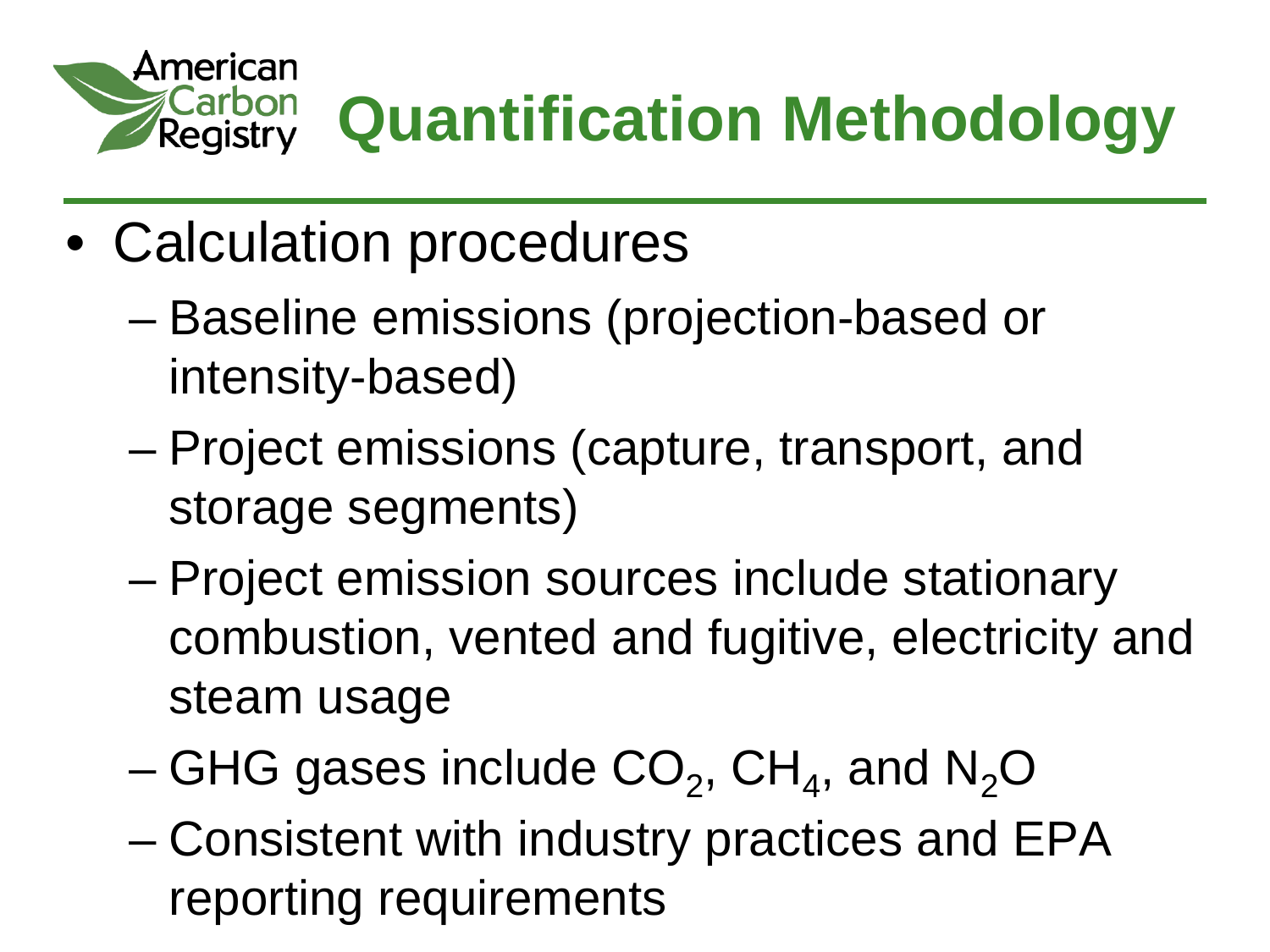

## **Challenging Issues Addressed**

- Permanence of storage
	- Site characterization
	- Post-injection monitoring
	- Amendments to property records
- **Mitigation of releases** 
	- Intentional
	- **Unintentional**
- Data Collection and Monitoring